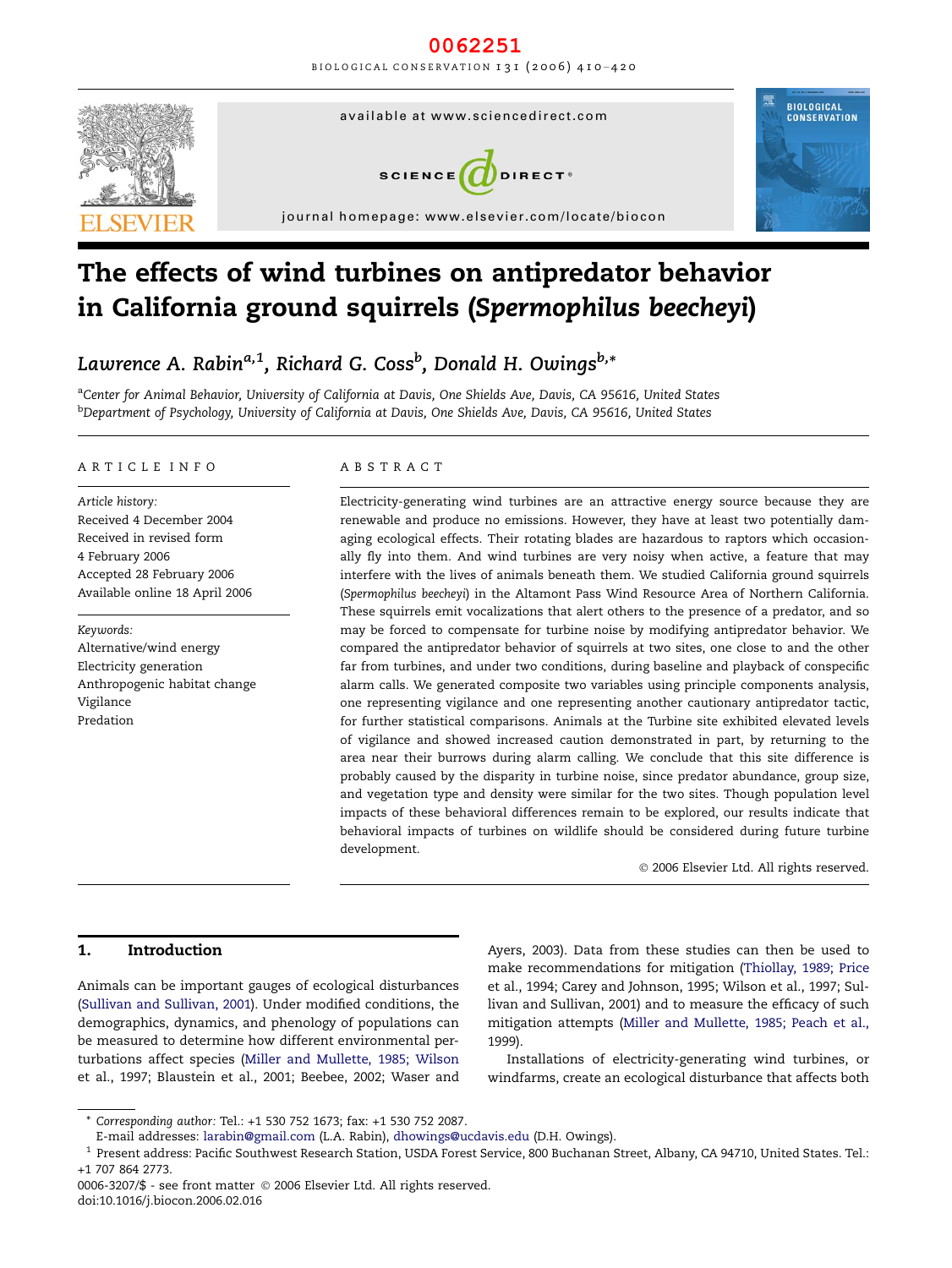resident and transient animals moving through these farms. In the Altamont Pass Wind Resource Area (APWRA) in Northern California, over 7000 wind turbines have been installed since the early 1980s ([Davidson, 1998](#page-9-0)) with close to 4700 still in operation in 2002 [\(Nakafuji et al., 2002\)](#page-9-0). Some impacts of these windmills are already well documented. Raptors are killed by turbines after flying into rapidly rotating turbine blades. During 1994 for example, 348 raptor fatalities were reported in the APWRA of which 35 were golden eagles ([Alameda County, 1998](#page-8-0)). Decision-makers have identified this as a potential problem and have attempted to mitigate such impacts in the redevelopment of windfarms in the Altamont Pass [\(Alameda County, 1998\)](#page-8-0).

Though mortality studies and population measurements certainly identify ecological disturbances posed by windfarms, behavioral studies can provide additional sensitive measures of the effects of anthropogenic habitat-modifications on animals (for examples, see [Witherington, 1997; Eadie](#page-10-0) [et al., 1998; Pettifor et al., 2000; Rabin et al., 2003; Slabbekoorn](#page-10-0) [and Peet, 2003; Brumm, 2004; Foote et al., 2004; McDonald and](#page-10-0) [St Clair, 2004; Sun and Narins, 2005](#page-10-0)). Animals living beneath strings of turbines or on hillsides close to turbine installations may be affected by this acoustically challenging environment. For resident wildlife using sound to communicate, highamplitude noise produced by turbines may interfere with the detection of acoustic signals, a phenomenon known as acoustic ''masking'' [\(Patterson and Green, 1978\)](#page-9-0). If turbines create new challenges for resident animals, individuals may modify their behavior to cope. Such a behavioral shift would be indicative of ecological disturbance.

#### 2. Rationale

In this paper we use California ground squirrel (Spermophilus beecheyi) antipredator behavior in the APWRA as one gauge of the ecological disturbances caused by electricity-generating wind turbines and the high-amplitude noise they emit during operation. California ground squirrels are an ideal species with which to explore these potential impacts both because S. beecheyi is abundant and because California ground squirrels prefer the kind of open grassland habitat in which APWRA turbines have been installed. Ground squirrels are highly vocal in a variety of contexts and depend on acoustic communication to avoid predation ([Owings and Hennessy, 1984; Hanson and Coss, 2001](#page-9-0)). Any interference with communication due to turbine noise has the potential to pose a significant challenge to individual survival. If squirrels have difficulty hearing the antipredator calls of others because of the masking effects of turbine noise, they may detect predators less quickly and so experience higher predation risk. In response, squirrels might change their visual scanning behavior, feeding behavior, and amount of time spent near or in safe refuge through both developmental and evolutionary processes. We will explore how behavior differs between a turbine and a control site during baseline conditions and during playback of ground squirrel alarm vocalizations. We will also assess group size and predator densities at the two sites as potential confounding factors since antipredator

behavior can vary as a function of these two factors ([Lima](#page-9-0) [and Dill, 1990](#page-9-0)).

#### 3. Materials and methods

#### 3.1. Location and study site

The Altamont Pass Wind Resource Area (APWRA) in Northern California spans over  $160 \text{ km}^2$ . Approximately 3500 of the turbines currently installed in the APWRA (56% of all turbines installed in this area) are 100 kW Kenetech Windpower, Inc. turbines. The production of wind-generated electricity is seasonal with almost 70% of the annual output being produced in the Spring and Summer quarters ([Nakafuji et al., 2002\)](#page-9-0). California ground squirrels are most active during this period of the year.

Research for this experiment was conducted at the approximately 7500 hectare Los Vaqueros Watershed in the APWRA. The watershed consists primarily of oak-savanna habitat with rolling hills and grassland. The height of grasses and other vegetation is kept low by cattle ranching. Squirrels were studied at two field sites. The first, the Turbine site, is located on a hillside immediately adjacent to a string of 6 turbines (lat: 37°48.02′N; long: 121°43.25′W) with strings of wind turbines installed on the surrounding hillsides, as well. All turbines are 100 kW Kenetech turbines. Turbine activity was variable but peaked in the morning. All observations were conducted among the abundant ground squirrel burrows adjacent to the turbines. The Control site is 2.7 km from the Turbine site and is located in an area where turbines are absent (lat: 37°46.64'N; long: 121°43.80'W). Hills bordering the Control site act as a barrier to turbine noise emitted in the surrounding area. As a result, turbine noise was negligible (see below). Grasses and scattered shrubs at each site were cut prior to trials to aid in visibility and to maintain similar patterns of signal degradation and attenuation when alarm calls were broadcast.

#### 3.2. Acoustic characterization of ambient noise at sites

Sound pressure levels were measured at each site using a Bruel and Kjaer 2209 sound-pressure level meter set at Impulse-Hold (flat/linear response) with UA-0237 windscreen. Twenty readings were taken, each separated by at least 1 min. Each measurement was taken  ${\sim}$ 0.25 m above the substrate for a period of 5 s. At the Control site, one set of readings was taken. At the Turbine site, two sets were taken, one while turbines were active and one while turbines were inactive. The time average decibel level  $(L_p)$ was then calculated for each set with the 20 documented readings.

Recordings of ambient noise at each site were also made at ground level near ground squirrel burrows using an AKG SE5E-10 microphone with omnidirectional capsule (CE2) enclosed in a Rycote windscreen and windsock. Ambient noise at the Turbine site was recorded once when all turbines surrounding the site were active and again when no turbines were active. Recordings were made on the dedicated audio track of a VHS tape using a JVC BR-S405U VHS video cassette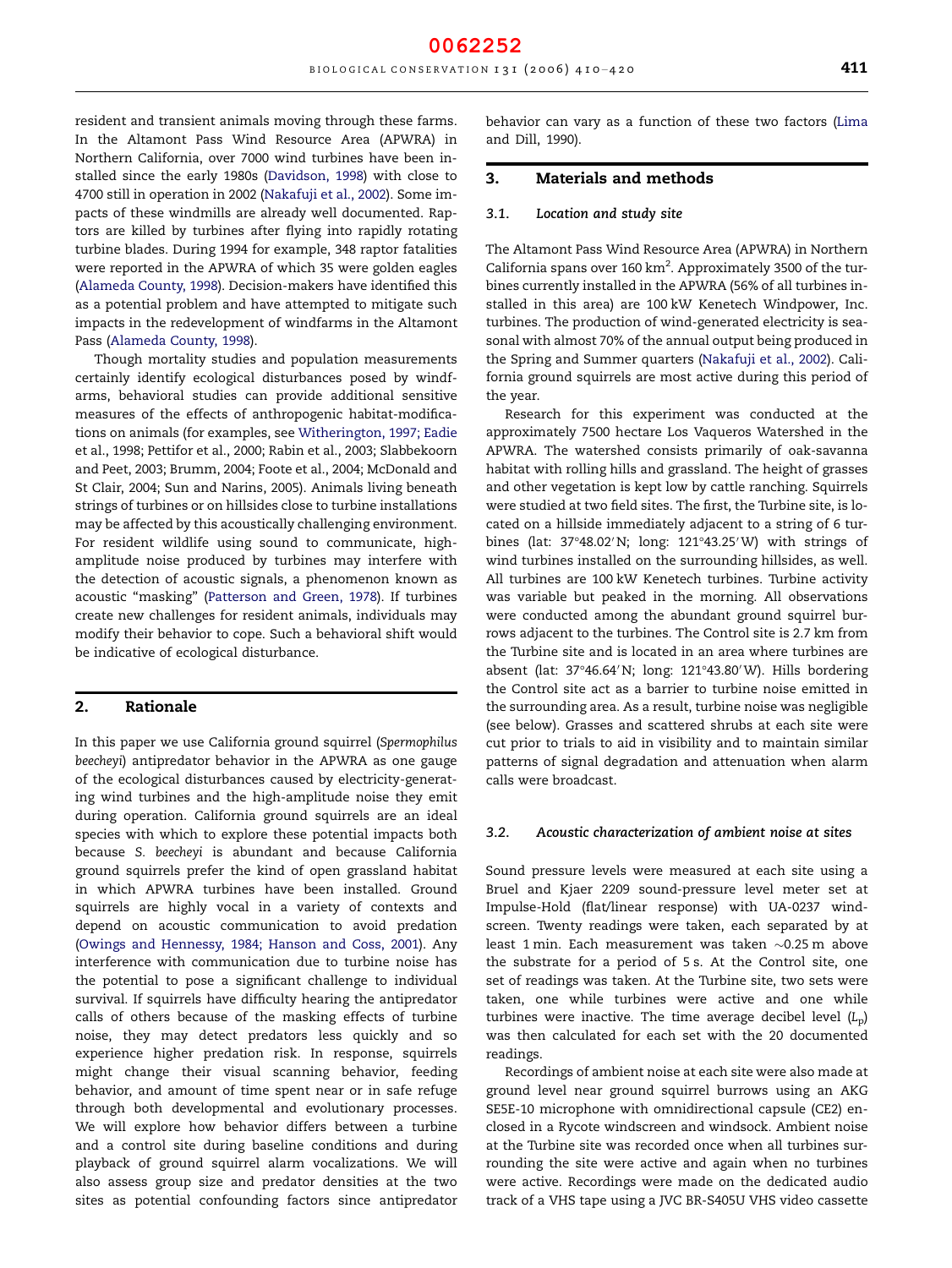<span id="page-2-0"></span>recorder with audio set to Hi-Fi. To produce spectrograms and power spectra, recordings were played from a Panasonic AG-7350 video cassette recorder, digitized via a Sony DVMC-DA2 Media Converter (16 bit, 48 kHz sampling frequency), and saved as uncompressed digital WAVE files using BIAS Peak DV (Berkeley Integrated Audio Software, Inc.). Cool Edit Pro 2.0 (Syntrillium, Inc.) was then used to generate spectrograms and power spectra (sampling rate of 48 kHz; 1024-Point FFT Spectrum with Hamming Filter).

#### 3.3. Characterization and analysis of predator abundance

In order to characterize the predator abundance at each site, normative data on S. beecheyi predators were collected during a subset of 10-min experimental trials occurring between July 15 and August 26, 2002. During each trial, the presence of raptors and of predatory mammals (coyotes, badgers, and bobcats) was recorded. A two-tailed Fisher's exact test evaluated differences in predator abundances between the two sites. Because these 10-min experimental trials were short, little opportunity was provided to observe predators. As a result, we also analyzed predator abundances from a previous field season where normative data on predators was collected during 30-min samples. These data were collected at the same two sites between August 13 and September 6, 2001 and were also analyzed using a two-tailed Fisher's exact test.

#### 3.4. Playback stimuli used in playback experiments

Alarm call series were elicited and recorded from ground squirrels in the field during or immediately after exposure to a domestic dog, simulating a canid predator, between August 20 and September 6, 2001. From these series, 5 min playbacks were created that started with a chatter, a call typically given in response to mammalian predators ([Owings and Vir](#page-9-0)[ginia, 1978](#page-9-0)) and progressed into repetitive calls (chats) known to maintain elevated vigilance [\(Owings and Hennessy, 1984;](#page-9-0) [Owings et al., 1986; Loughry and McDonough, 1988\)](#page-9-0). Eight different series from squirrels of different age and sex classes were used. Four of these series, referred to hereafter as Turbine-Call-Series, were obtained from 4 different squirrels at two turbine sites during periods of moderate to high turbine activity. Another 4 call series were obtained from 4 different squirrels at a nonturbine site and will be referred to as Nonturbine-Call-Series. Filtering and noise reduction was performed using Cool Edit Pro 2.0 (Syntrillium, Inc.) to remove ambient noise from playbacks while preserving the ground squirrel acoustic signal (see Fig. 1). For additional details on call recording, digitization, and processing, see [Rabin \(2005\)](#page-9-0).



Fig. 1 – Spectrograms of initial chatters in two playback call series: (A) Chatter from a Turbine-Call-Series playback; (B) Chatter from a Nonturbine-Call-Series playback; (C) Chatter in spectrogram A after noise reduction and bandpass filtering and (D) Chatter in spectrogram B after noise reduction and bandpass filtering. Spectrograms were produced using a 512-point FFT with Hamming Filter.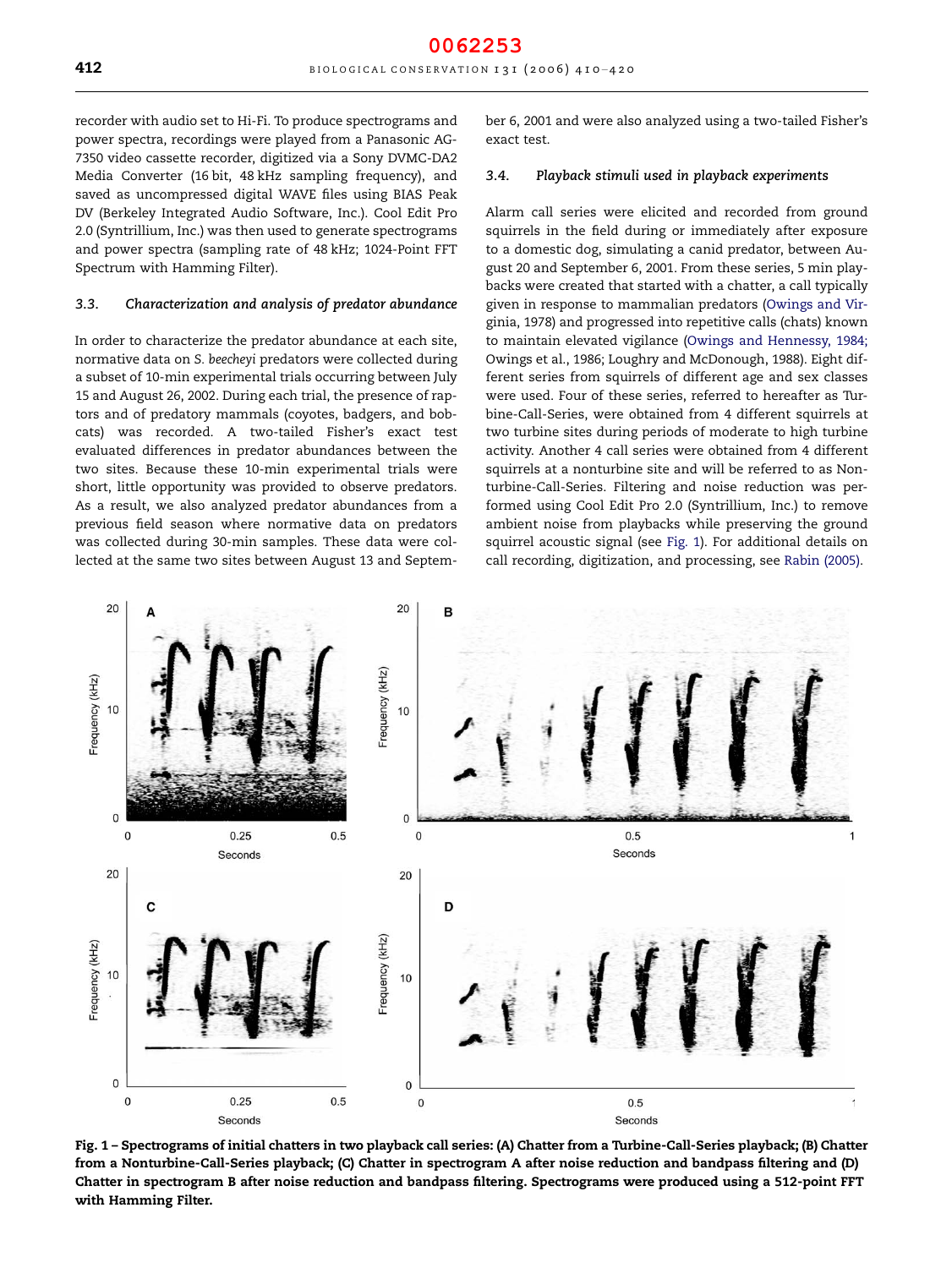To ensure that calls remained provocative after noise filtering, behavioral responses to playbacks were compared with baseline behavior, as described below, to explore for appropriate antipredator responses to playbacks. Because alarm calls reliably elicit antipredator responses in squirrels [\(Loughry](#page-9-0) [and McDonough, 1988; Loughry and McDonough, 1989; Han](#page-9-0)[son and Coss, 2001](#page-9-0)) a lack of such responses at both the Control and Turbine sites would indicate that the calls were not appropriate for use.

#### 3.5. Playback experiment

Prior to the experiment, 8 adults (2 males and 6 females) and 34 juveniles (17 males and 17 females) from the Turbine site were live trapped, tranquilized, aged ("juvenile" or "adult"), sexed, and dye marked for individual identification as were 7 adults (4 males and 3 females) and 45 juveniles (17 males and 28 females) from the Control site (methods described in [Rabin, 2005](#page-9-0)). Data were collected between July 15 and August 26, 2002 with the first trial beginning 3 days after the last tranquilization.

Focal squirrels were followed for 10 min, beginning with a 5-min baseline sample and ending with a 5-min playback sample. Samples were identical except that during playback samples, a 5-min alarm call series was broadcast. Though turbine activity at the Turbine site was variable, samples were always taken there when at least some of the turbines were active. Squirrels were videotaped from an observer's blind at a distance of 40–60 m. Videotaping allowed for behavioral coding in the lab using continuous focal animal sampling [\(Altmann, 1974\)](#page-8-0). The percent of time spent in each of the following behaviors was recorded: Head Up, Head Down, Post, Feed, At Burrow, and In Burrow (see Table 1). Instantaneous focal animal samples ([Altmann, 1974\)](#page-8-0) were also taken every 30 s from a subset of squirrels to count the number of squirrels within 3 m of the focal squirrel. Instantaneous data from each squirrel were then averaged to obtain clustering data, a measure used in the past as a surrogate for group size ([Met](#page-9-0)[calfe, 1984b; Metcalfe, 1984a; Blumstein et al., 2001](#page-9-0)). An actual measure of group size could not be made because squirrels did not consistently forage together as a group.

During playbacks, alarm calls were broadcast at ground level from a speaker array made up of four Motorola piezoelectric tweeters driven in pairs by two amplifier channels. Call series were played from compact disc using a battery powered Sony CD Compact Player, model D-231 attached to a Coustic MP 380 (125 W/channel) amplifier. Gain was set such that the amplitude of the initial chatter in each series was 105 dB SPL at 0.25 m from the speaker array (measured by a Bruel & Kjaer model 2209 SPL meter set at peak amplitude with linear weighting). Trials were separated by at least 1 hour.

Trials were only initiated on squirrels that were within the borders of a 25  $m^2$  baited area located 40 m from the speaker array. Prior to the start of trials each day, this area was baited with 600 g of oats to attract squirrels. In between successive trials on the same day, oats were replenished with an additional sprinkling of 300 g. Trials began no less than 30 min after baiting, to allow animals to resume natural patterns of behavior.

Two variants of the experimental design were performed, one in which focal squirrels were played a Nonturbine-Call-Series during playback. In the other, a Turbine-Call-Series was broadcast. Squirrels served as focal animals in each variant no more than once, though not all squirrels were focal animals in both variants. We alternated between playing Turbine-Call-Series and Nonturbine-Call-Series on successive trials to prevent order effects.

#### 3.6. Playback experiment statistical analysis

Because many of the coded behaviors are correlated, we attempted to reduce the analyzed behaviors (Head Up, Head Down, Post, Feed, and At Burrow) into a subset of composite variables indicative of antipredator behavior. To accomplish this, a single principle components analysis (PCA) was performed that included all samples (for baseline and playback as well as for Nonturbine-Call-Series and Turbine-Call Series samples). The behavioral measures, "Average number of squirrels within 3 m'' and ''In Burrow'' were excluded and analyzed separately. We excluded ''In Burrow'' from the PCA because our primary interest in performing the PCA was to create composite variables indicative of antipredator behavior occurring outside of the burrow. The PCA was generated without rotation and all components with eigenvalues greater than 1 were extracted. Available component scores for individual squirrels could thus be analyzed for comparisons of site, baseline vs. playback conditions, and age class.

| Table 1 - Definitions of coded behaviors |                                                                                                                                                                                                                                                                                                                   |  |  |  |
|------------------------------------------|-------------------------------------------------------------------------------------------------------------------------------------------------------------------------------------------------------------------------------------------------------------------------------------------------------------------|--|--|--|
| Behavior                                 | Definition                                                                                                                                                                                                                                                                                                        |  |  |  |
| Head Up                                  | Animal stands or sits with head oriented so that the animal's eyes are above the horizontal axis of<br>its body. The animal's front feet may or may not be off the ground. However, the axis of the body<br>remains horizontal or diagonal relative to the ground. Animal's body axis is not vertically oriented. |  |  |  |
| Head Down                                | Animal stands or sits with head either touching the ground or oriented toward the ground.<br>Animal's eyes are below the horizontal axis of its body.                                                                                                                                                             |  |  |  |
| Post                                     | Animal sits on hind limbs. Body axis is rotated upwards and oriented vertically. Back is not bent<br>and is perpendicular to the substrate.                                                                                                                                                                       |  |  |  |
| Feed                                     | Animal chews on food, manipulates food with mouth, or brings food to the mouth with front<br>paws.                                                                                                                                                                                                                |  |  |  |
| At Burrow                                | Animal is in view and located within 12 in, of burrow entrance.                                                                                                                                                                                                                                                   |  |  |  |
| In Burrow                                | Animal is out of view and located inside its burrow.                                                                                                                                                                                                                                                              |  |  |  |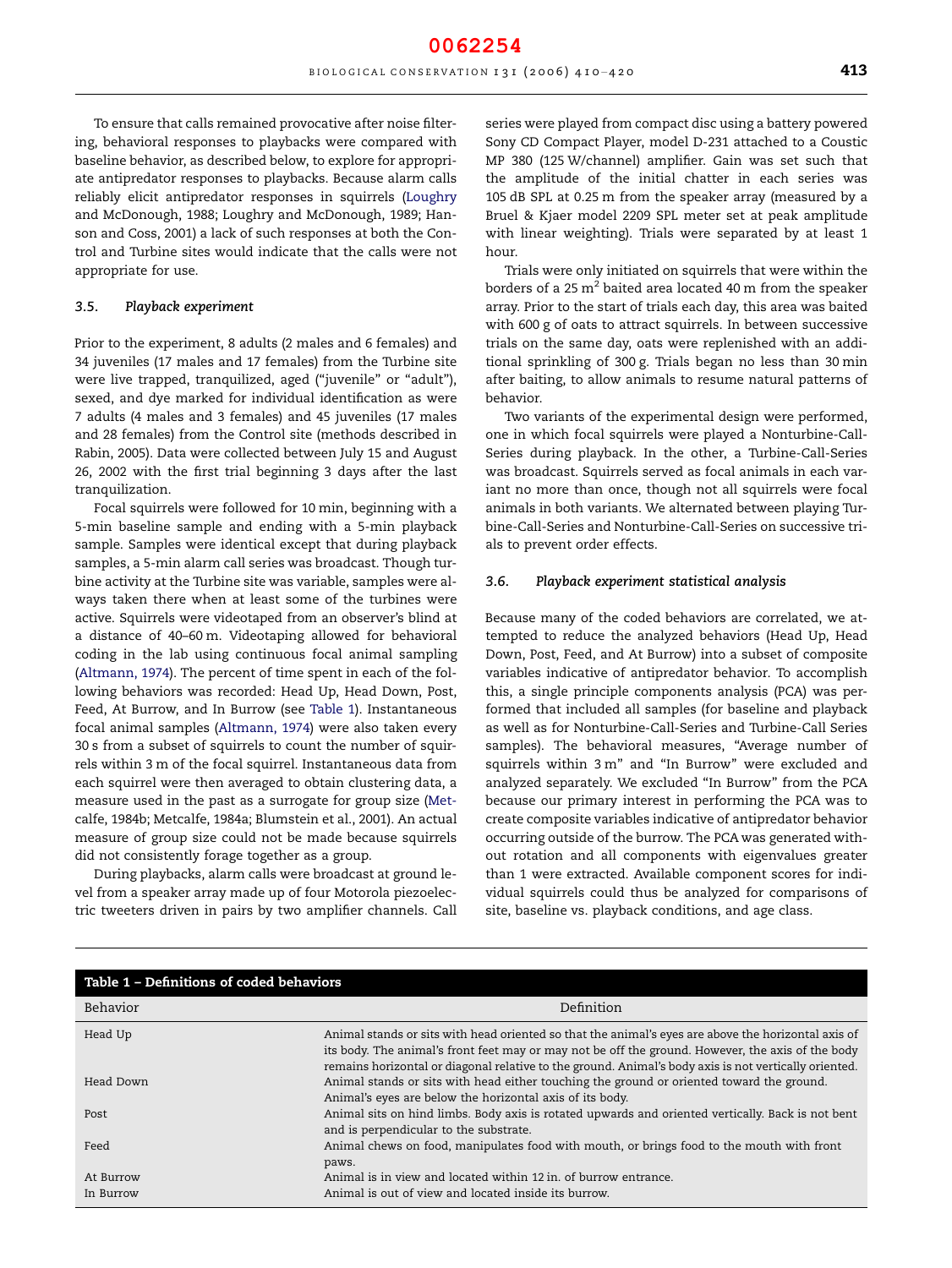<span id="page-4-0"></span>Unless stated otherwise, type III weighted repeated measures ANOVAs with sample (baseline vs. playback) as the repeated measure and with site (Turbine vs. Control) and age (adult vs. juvenile) as fixed effects were then performed on each principle component (PC) using the generated individual component scores. Analyses were performed separately for Nonturbine-Call-Series and Turbine-Call-Series trials because not all squirrels were sampled in both variants of trials (only 13 out of 32 squirrels were focal animals in both variants). As a result, the two trial series could not be considered a repeated measure.

A weighted ANOVA was used to cope with inherent between-site heteroscedasticity in the data ([Neter et al., 1985\)](#page-9-0). Weighted least squares weights were generated by first running the ANOVA without weighting and then using the inverse of the variance of the error term  $(1/\sigma_i^2)$  at each site as the weight for squirrels at that site. "Average number of squirrels within 3 m'' was also analyzed using a Type III repeated measures ANOVA with site as a fixed effect. However, age class was not included as a factor because small sample sizes forced us to pool adults and juveniles. Weighting was unnecessary because there was no violation of the assumption of homogeneity of variance. For the behavior "In Burrow", twotailed Mann–Whitney U Tests were performed with site (Turbine vs. Control) as a grouping variable.

#### 4. Results and interpretation

#### 4.1. Acoustic characterization of site noise

The average decibel level for ambient noise at the Control site was substantially lower than at the Turbine site during turbine activity (79.8 dB vs. 110.2 dB, ranges = 70–88 dB and 93– 118 dB SPL respectively). Representative spectrograms and power spectra for ambient noise at the sites are presented in Fig. 2. When turbines are active, the Turbine site has a complex spectral signature with high amplitude noise extending as high as  $\sim$ 6–8 kHz. The "swooshing" sound of the sweeping windmill blades are identified on the spectrogram in Fig. 2A by arrows. The ambient noise spectrum at the Control site



Fig. 2 – Spectrograms and power spectra of ambient noise at Turbine and Control sites: (A) Turbine site ambient noise. Arrows mark the spectral signatures of the turbine blades 'swooshing' as they rotate. (B) Power spectrum of the ambient noise shown in A. (C) Control site ambient noise and (D) Power spectrum of the ambient noise shown in C. Spectrograms and power spectra were produced using 1024-point FFTwith Hamming filter. Power spectra were produced by averaging the five second recordings shown in the spectrograms.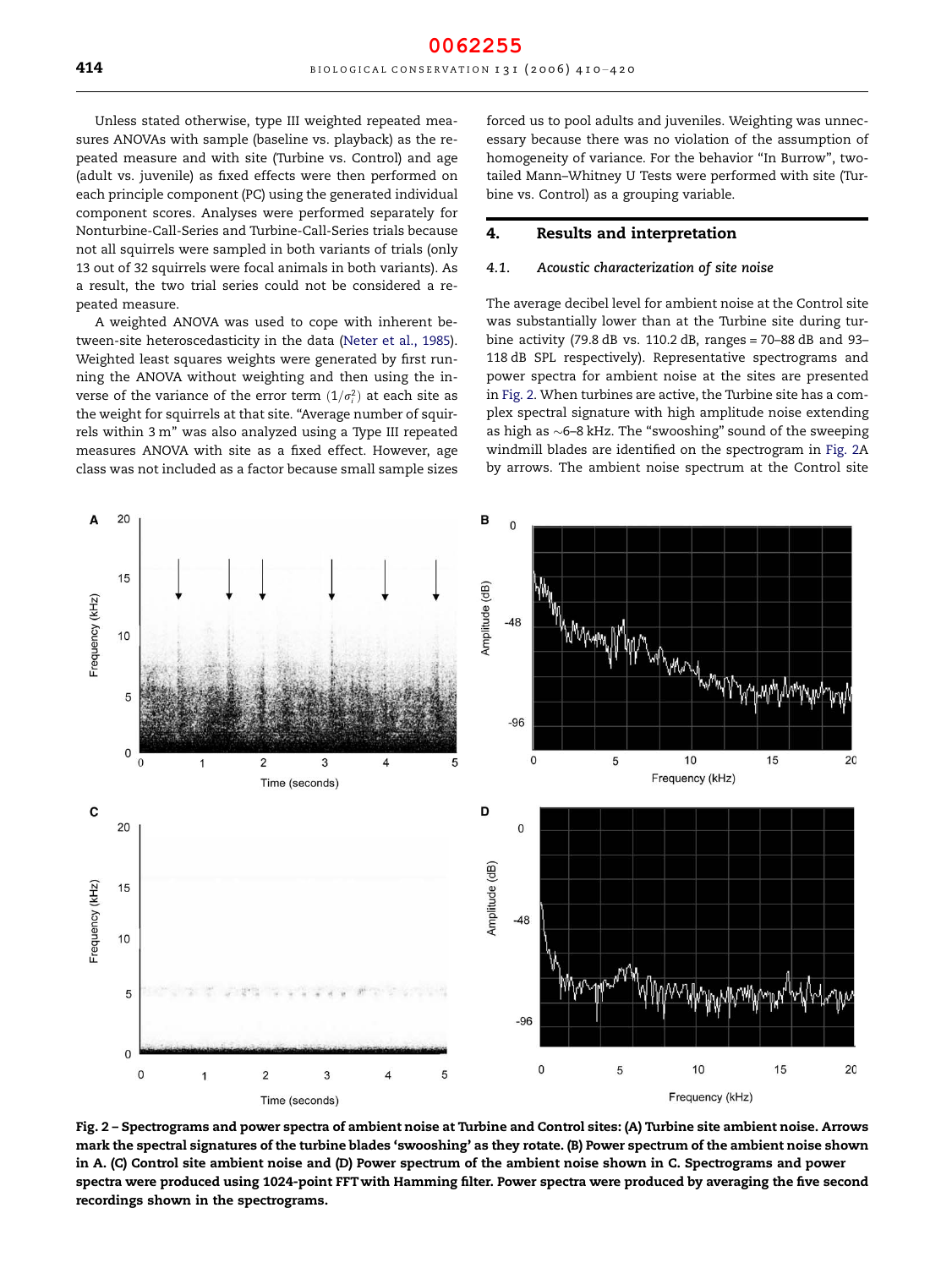<span id="page-5-0"></span>is much simpler with noise produced mostly at very low frequencies by wind. Crickets were abundant at the Control site with chirping occurring repetitively at  $\sim$ 5 kHz. When turbines were not in operation at the Turbine site, ambient noise was very similar to that at the Control site both in terms of decibel level (75.8 dB, range = 63.5–83.5 dB) and frequency characteristics. Though a separate spectrogram and power spectrum are not presented here for the Turbine site during turbine inactivity, both look very similar to those in [Figs. 2](#page-4-0)C and D.

#### 4.2. Principle components analysis

Twenty-four Nonturbine-Call-Series trials  $(n = 6$  adults; 18 juveniles) and 21 Turbine-Call Series trials  $(n = 4$  adults; 17 juveniles) were used to generate the PCA. Both the baseline sample and the playback sample from each trial were used in the PCA, for a total of 90 samples. Two PCs were extracted from the PCA (see Table 2). PC 1 explained 64.1% of the variance and can be interpreted as a measure of vigilance. The different individual behaviors loaded on this PC in a general order of increasing alertness (e.g. Posting is more vigilant than Head Up and Head Down is less alert than any other behavior). As a result, we have named PC 1, ''ALERTNESS''. PC 2 explained 21.2% of the variance and was indicative of a different tactic that involved staying in close proximity to refuge, and to a lesser extent posting. PC 2 was less a composite score indicative of vigilance and more a score that expressed a squirrel's return to the area near its burrow (see PC 2 scores in Table 2). Therefore, we have named PC 2, ''PROXIMITY TO SHELTER.''

#### 4.3. Behavioral responses during trials

Levene's tests on component scores of individual squirrels for ALERTNESS and PROXIMITY TO SHELTER determined that in some cases, the variance was not homogeneous across sites. As a result, weighted ANOVAs were performed using site weights that were generated separately for Nonturbine-Call-Series and Turbine-Call-Series trials. Nonturbine-Call-Series trials and Turbine-Call-Series trials were thus analyzed separately in different weighted ANOVAs.

#### 4.3.1. Test of call-series effectiveness

Through statistical analysis of the repeated measure (baseline vs. playback), we were able to assess whether or not the two types of playbacks (Nonturbine or Turbine) were evocative.

| Table 2 - Summary of principle component loadings for<br>the two extracted principle components |                  |                                |  |  |  |  |
|-------------------------------------------------------------------------------------------------|------------------|--------------------------------|--|--|--|--|
| <b>Behavior</b>                                                                                 | "ALERTNESS" PC 1 | "PROXIMITY TO<br>SHELTER" PC 2 |  |  |  |  |
| Posting                                                                                         | 0.761            | 0.477                          |  |  |  |  |
| Head Up                                                                                         | 0.730            | $-0.621$                       |  |  |  |  |
| At Burrow                                                                                       | 0.564            | 0.638                          |  |  |  |  |
| Feed                                                                                            | $-0.910$         | 0.148                          |  |  |  |  |
| Head Down                                                                                       | $-0.973$         | 0.138                          |  |  |  |  |
| Eigenvalue                                                                                      | 3.024            | 1.060                          |  |  |  |  |
| Percent of variance                                                                             | 64.1             | 21.2                           |  |  |  |  |

In fact, the two types of playbacks did differ in their ability to evoke an antipredator reaction. Squirrels responded to Nonturbine-Call-Series, but not to Turbine-Call-Series. Squirrels responded to Nonturbine-Call-Series (see Fig. 3) by significantly increasing ALERTNESS during playback  $(F<sub>[1,20]</sub>] = 21.353;$ p < 0.001). PROXIMITY TO SHELTER scores changed differentially at the two sites, increasing at the Turbine site on playback but decreasing at the Control site (interaction between site and the repeated measure;  $F_{[1,20]} = 9.238$ ;  $p = 0.006$ ; see Fig. 4). Because behavioral shifts occurred during playback for both PCs, we can conclude that the Nonturbine-Call-Series were behaviorally provocative. In contrast, playbacks of the



Fig. 3 – Mean (and SE) of PC 1 ''ALERTNESS'' scores for trials. Asterisks indicate significant differences in the repeated measure and site. The difference in values between baseline and playback is highly statistically significant (\*\*\*) (weighted repeated measures ANOVA, p < 0.001). Values are also significantly higher (\*) at the Turbine site than at the Control site (weighted repeated measures ANOVA, p < 0.05).



Fig. 4 – Mean (and SE) of PC 2 ''PROXIMITY TO SHELTER'' scores for trials. Squirrels at the Turbine site increased PROXIMITY TO SHELTER during playbacks. At the Control site, the opposite pattern emerged (interaction between site and the repeated measure,  $F_{[1,20]} = 9.238$ ;  $p = 0.006$ ).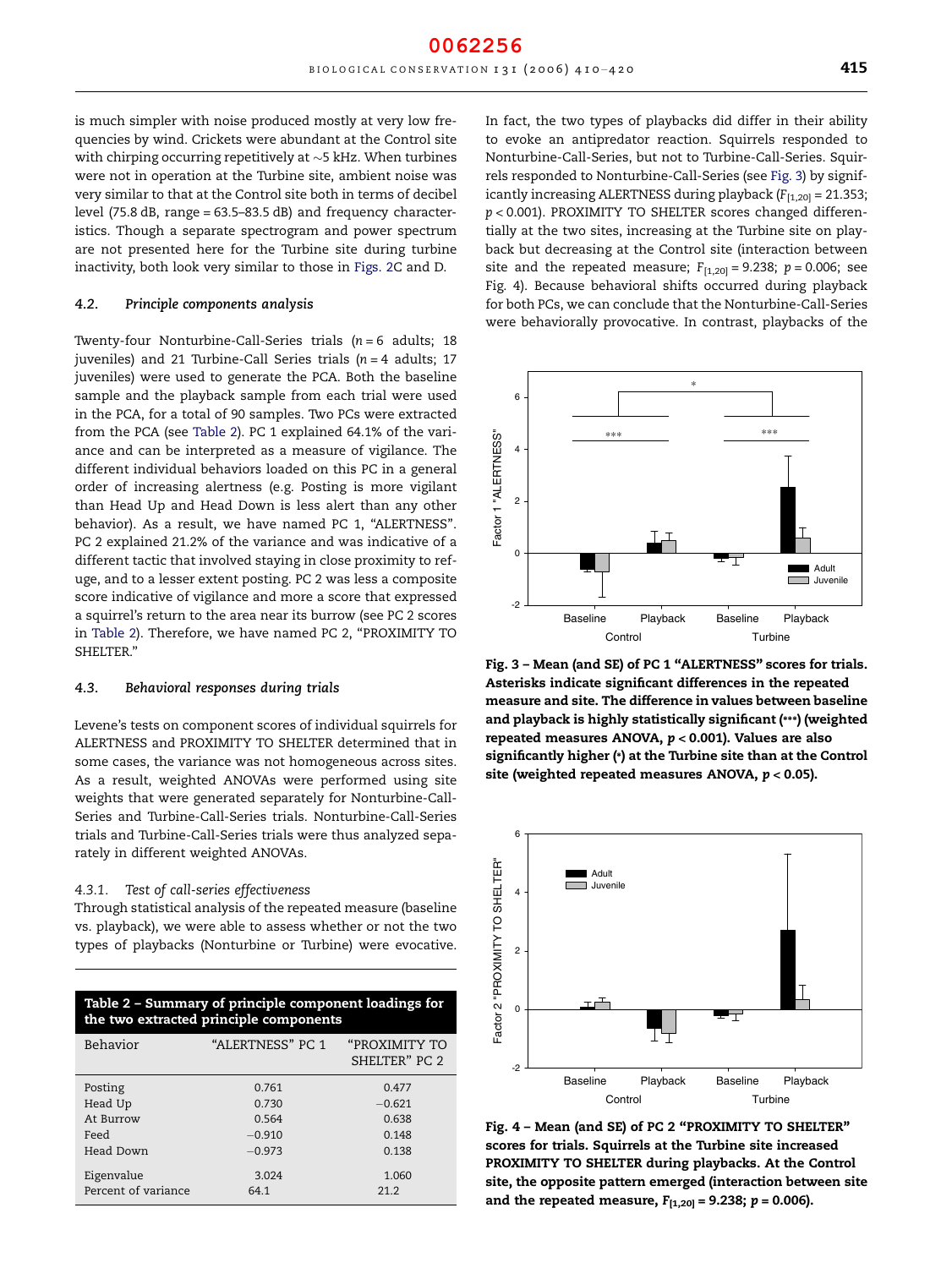<span id="page-6-0"></span>Turbine-Call-Series did not elicit a response from squirrels for either ALERTNESS ( $F_{[1,17]}$  = 2.899;  $p$  = 0.107) or for PROXIMITY TO SHELTER  $(F_{[1,17]} = 0.203; p = 0.658)$ .

There are a variety of reasons that Turbine-Call-Series may have been ineffective. Although [Rabin et al. \(2003\)](#page-9-0) reported that the noise reduction feature in Cool Edit Pro can be utilized with minimal signal loss in quantitative acoustic analyses, the high noise-to-signal ratios in the Turbine-Call-Series may have exceeded the noise reduction capabilities of this software. To our ears, Turbine-Call-Series remnant noise (See [Fig. 1](#page-2-0)C) was associated with a slightly artificial quality after noise reduction. Nevertheless, we needed to assess how provocative these calls were through playbacks, an assay in which the squirrels proved to be unresponsive. On the other hand, the low noise content in the Nonturbine-Call-Series may have been in the range in which this noise-reduction feature is effective. Second, recordings taken at turbine sites may have been degraded at the time of recording because high amplitude turbine noise forced us to significantly reduce the gain of our recorder. A third possibility is that squirrels at turbine sites emitted inherently less provocative calls. A systematic analysis of the acoustic properties of these calls could certainly test for that possibility but such an analysis is beyond the scope of this study.

Since squirrels at neither site appeared to recognize Turbine-Call-Series as alarm calls, we reasoned that data obtained during these trials were not relevant to our primary goal of exploring differences in antipredator behavior during baseline and playback. As a result, we have removed those trials from our analyses below. All subsequent analyses will report only on data obtained during Nonturbine-Call-Series trials and will hereafter be referred to simply as 'Playback trials'.

#### 4.3.2. Site differences in antipredator behavior

Adults and juveniles did not differ in ALERTNESS  $(F_{[1,20]} = 1.811; p = 0.193; Fig. 3)$  $(F_{[1,20]} = 1.811; p = 0.193; Fig. 3)$  or in PROXIMITY TO SHELTER  $(F<sub>[1,20]</sub> = 2.007; p = 0.172; Fig. 4)$  $(F<sub>[1,20]</sub> = 2.007; p = 0.172; Fig. 4)$  $(F<sub>[1,20]</sub> = 2.007; p = 0.172; Fig. 4)$  in playback trials. Similarly, there are no significant interactions between age and baseline/playback or between age and location ( $p > 0.10$ ).

Squirrels at the Turbine site showed higher levels of ALERTNESS overall than squirrels at the Control site (main site effects during trials;  $F_{[1,20]} = 4.938$ ;  $p = 0.038$ ; [Fig. 3\)](#page-5-0). This statistical difference in the main effect reflects the average of both the baseline and playback samples. The same trend is evident for baseline and playback conditions separately, but the weighted simple effects only approached significance (baseline and playback, respectively:  $F_{[1,20]} = 2.803$ ;  $p = 0.110$ ;  $F_{[1,20]} = 3.477$ ;  $p = 0.077$ ). The lack of any significant differences in simple effects is likely due to the high amount of behavioral variation among squirrels, variation that could be accounted for in the repeated-measures ANOVA but not in the simple effects design.

For PC 2, squirrels at the Turbine site increased their PROX-IMITY TO SHELTER during playbacks whereas values at the Control site decreased (interaction between site and the repeated measure,  $F_{[1,20]} = 9.238$ ;  $p = 0.006$ ; [Fig. 4](#page-5-0)).

The percent of time spent In Burrow did not differ significantly between sites for either baseline  $(U_{[12,12]} = 60.0;$  $p = 0.149$ ) or for playback (U<sub>[12,12]</sub> = 53.0;  $p = 0.241$ ).

#### 4.4. Group size

Group size data were collected from a subset of 14 focal squirrels during trials ( $n = 5$  Control; 9 Turbine). Squirrels reduced clustering significantly during playback (see Fig. 5) when compared with baseline ( $F_{[1,12]} = 8.048$ ;  $p = 0.015$ ). This change in clustering was the result of squirrels scattering during playback. However, there were no differences in clustering between the two sites  $(F_{[1,12]} = 0.598; p = 0.454)$  nor was there an interaction between site and the repeated measure  $(F_{[1,12]} = 0.622; p = 0.446).$ 

#### 4.5. Characterization of predator abundance

During 10-min trials in 2002, normative data were collected during 14 samples taken from the Control site and 17 from the Turbine site. Though differences are not statistically significant (two tailed Fisher's exact test,  $p = 0.452$ ), raptors were present at the Control site during 7.1% of trials and were never observed at the Turbine site during data collection (see [Fig. 6](#page-7-0)). Consistent with this trend, aerial predators were observed significantly more frequently during 2001 at the Control site  $(n = 23$  thirty-minute trials at each site; two tailed Fisher's exact test,  $p < 0.0001$ ). Raptors were present at the Control site during 52.1% of trials but were never observed at the Turbine site during this time ([Fig. 6](#page-7-0)). Mammalian predators were not observed while collecting quantitative data in 2001 or in 2002 ([Fig. 6](#page-7-0)) though they were observed at other times. At the Turbine site a resident badger, whose large burrow was located near the colony, was observed on one occasion. At the Control site, coyotes were frequently seen when predator data were not being collected.



Fig. 5 – Mean (and SE) for the measurement ''Average number of squirrels within 3 m of the focal squirrel.'' Squirrels clustered less during playback than during baseline samples (Repeated Measures ANOVA, p < 0.05). Site differences were not statistically significant.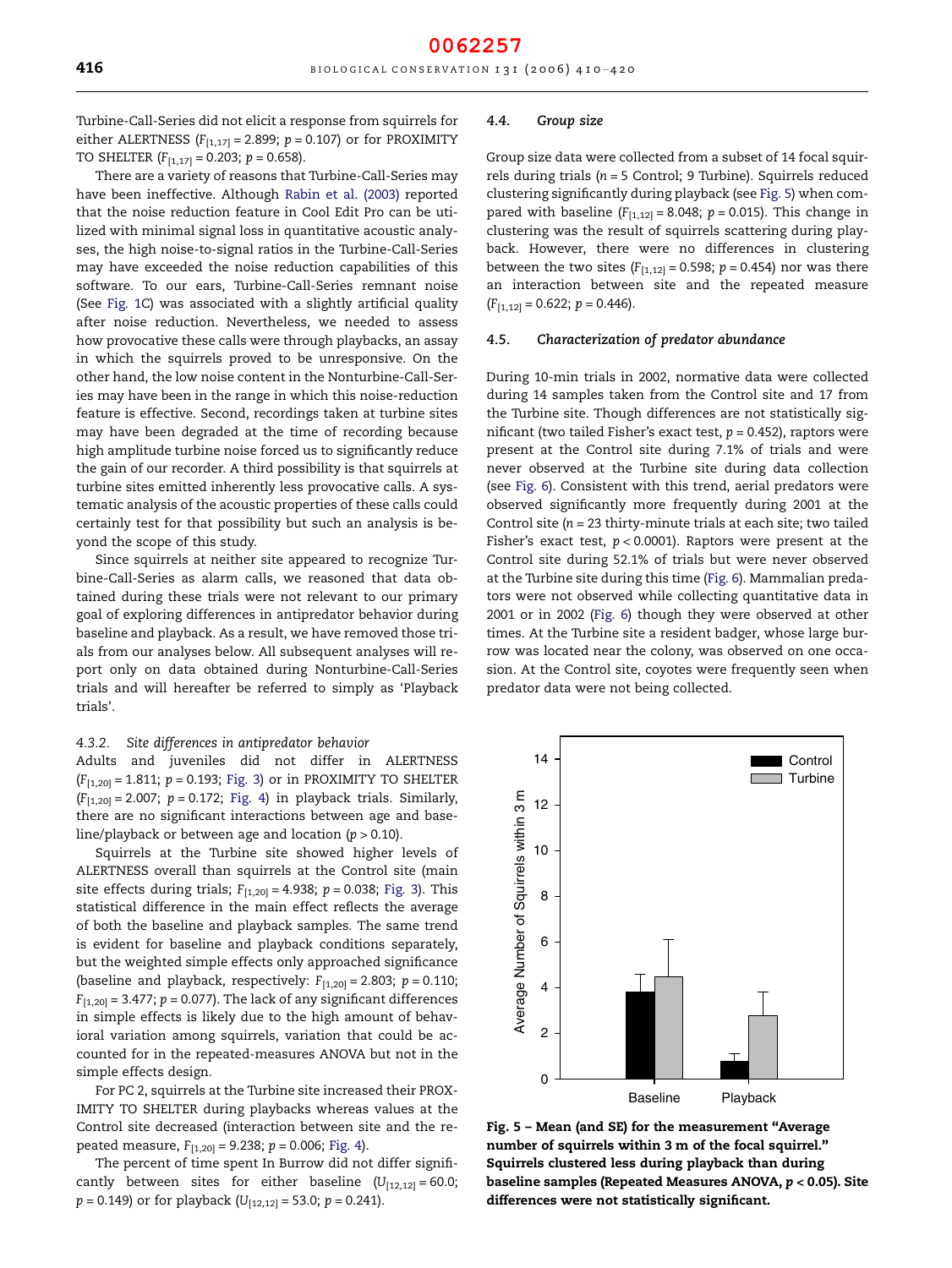<span id="page-7-0"></span>

Fig. 6 – Predator abundances at each site during samples collected in 2002 and 2001. No mammals were observed during data collection in 2002 or 2001. In 2001, there were significantly more raptors (\*\*\*) at the Control site than at the Turbine site (two tailed Fisher's exact test, p < 0.001). In 2002, difference in raptor abundance were not statistically significant (N.S.) (two tailed Fisher's exact test,  $p > 0.1$ ).

### 5. General discussion

#### 5.1. Effects of turbines on california ground squirrel behavior

The expectation that turbine noise would affect the behavior of squirrels was confirmed by behavioral differences between Turbine and Control sites (See Table 3). Three general differences emerged in our study. The first is that noise at the Turbine site, when turbines were active, was much higher in amplitude than at the Control site. The second general result is that, regardless of site, squirrels increased their vigilance in playback samples when compared with baseline (as indicated by the ALERTNESS composite variable, Table 3). However, squirrels at the Turbine site were more vigilant than squirrels at the Control site overall ([Fig. 3](#page-5-0), Table 3). Elevated Turbine site ALERTNESS occurring prior to playback suggests that site differences in ALERTNESS did not arise simply because broadcast call series were novel at the Turbine site. The third result is that squirrels at the Turbine site had a greater tendency to return to the area immediately around their burrows and post during playbacks (as indicated by the PROXIMITY TO BURROW composite variable). Squirrels at the Control site actually reduced their PROXIMITY TO BURROW during these same playbacks [\(Fig. 4](#page-5-0), Table 3). At the Turbine site, a return to the burrow area concomitant with posting allowed animals to manage predation risk in a second fashion by providing more immediate access to refuge. The utilization of both responses at the Turbine site, as well as the higher level of overall ALERTNESS at that site, indicates that Turbine squirrels perceived themselves to be under higher risk than Control squirrels.

It is possible that factors other than noise were responsible for these behavioral differences (e.g. site differences in vegetation type and density, predator abundance, group size, and distance from refuge; see [Lima and Dill, 1990](#page-9-0) for review of those factors' effects on antipredator behavior). But, those factors probably did not drive site differences for the following reasons: (1) Vegetation type and density were kept similar at both sites by cattle grazing and the removal of tall vegetation by the investigators. (2) During trials at both sites, the distance from focal squirrels to shelter was similar since trials were only initiated on squirrels within a baited area located close to resident ground squirrel burrows. (3) Raptor abundance did not differ between sites and may have even been lower at the turbine site (see Fig. 6). And any heightened levels of vigilance associated with the presence of a badger at the Turbine site were likely balanced at the Control site by repeated encounters with coyotes. (4) Though animals did cluster less during playback than during baseline conditions as a result of scattering to refuge, there were no apparent clustering differences between sites (see [Fig. 5,](#page-6-0) Table 3).

Some other unique factor or combination of factors is likely driving the higher overall ALERTNESS values at the Turbine site and the increased use of PROXIMITY TO BUR-ROW during playback. Our data support the assertion that the turbine installations and their associated noise are one of these factors. California ground squirrels are preyed on by a number of predators ([Fitch, 1948](#page-9-0)) and use acoustic communication to reduce predation. When predators approach S. beecheyi colonies, squirrels call using a variety of antipredator vocalizations ([Owings and Virginia, 1978; Owings and](#page-9-0) [Hennessy, 1984\)](#page-9-0) and respond to these vocalizations by increasing their levels of vigilance, returning to their burrows, or both [\(Leger and Owings, 1978; Leger et al., 1979;](#page-9-0) [Loughry and McDonough, 1988; Loughry and McDonough,](#page-9-0) [1989; Hanson and Coss, 2001\)](#page-9-0). However in a noisy environment, signals are more difficult to detect when the frequency of the signal and noise overlap, or when the amplitude of the noise source is high relative to signal intensity [\(Patterson and Green, 1978\)](#page-9-0). During turbine activity,

| Table 3 – Significant behavioral differences <sup>a</sup> |                                                              |         |         |                          |  |  |
|-----------------------------------------------------------|--------------------------------------------------------------|---------|---------|--------------------------|--|--|
| Variable                                                  | Baseline vs. Playback                                        |         |         | Turbine vs. Control site |  |  |
|                                                           | F value                                                      | P value | F value | P value                  |  |  |
| <b>ALERTNESS</b>                                          | 21.353                                                       | < 0.001 | 4.938   | 0.038                    |  |  |
| PROXIMITY TO SHELTER                                      | Repeated measure/site interaction, $F = 9.238$ ; $p = 0.006$ |         |         |                          |  |  |
| Group size/clustering                                     | 8.048                                                        | 0.015   | 0.598   | 0.454                    |  |  |
|                                                           |                                                              |         |         |                          |  |  |

a Only trials conducted using Nonturbine-Call-Series as playbacks are included because Turbine-Call-Series were not effective in provoking behavioral responses. See text for further explanation.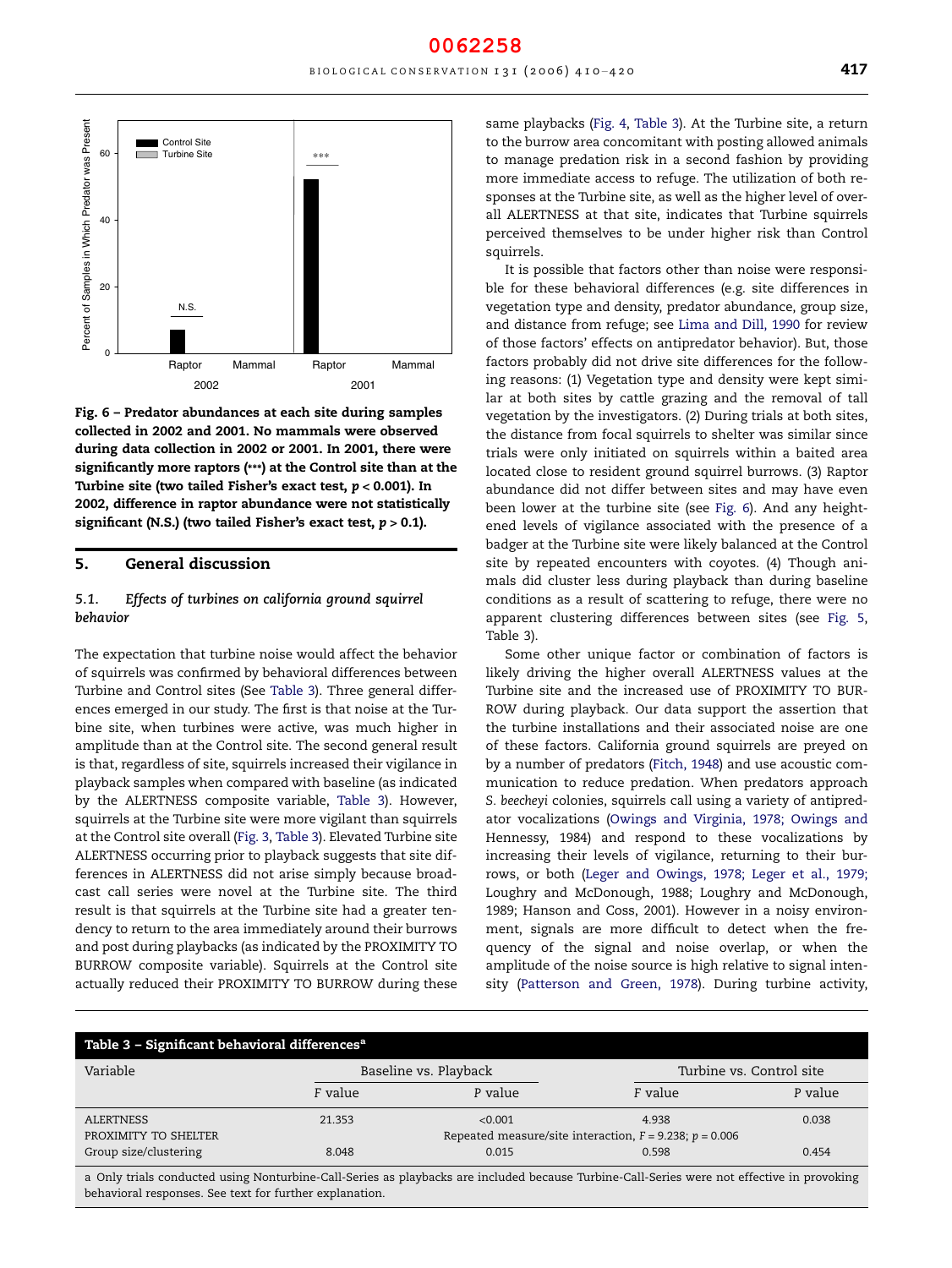<span id="page-8-0"></span>ambient noise levels at our Turbine site averaged 110.2 dB but reached as high as 118.0 dB SPL. Much of this noise was produced in the spectral band between 100 Hz and 6 kHz (see [Fig. 2](#page-4-0)). Though components of California ground squirrel calls do extend above this spectral band [\(Fig. 1](#page-2-0)), the lower frequency components of the calls overlapped with turbine noise. And because the higher-frequency components of calls attenuate more rapidly with distance, it is the lower-frequency components that are most likely to be important for long-range communication. Thus, there is great potential for noise at turbine sites to interfere with the detection and assessment of alarm calls. In turbine environments, animals have shifted their antipredator tactics to utilize the visual modality more as seen by increased levels of ALERTNESS and PROXIMITY TO SHELTER. In doing so, squirrels appeared to attempt to compensate for acoustic masking as a result of turbine noise. One confounding factor could not be controlled for, the low frequency noise associated directly with greater winds at the Turbine site. However acoustic interference from wind noise would be highly unlikely as the frequency of wind noise is well below ground squirrel acoustic sensitivity (Henry and Coss, unpublished data).

It may seem surprising that animals at the Turbine site reacted strongly to playbacks. If alarm signals are completely masked, we would expect to see no behavioral reaction to playbacks when broadcast with simultaneous turbine noise, since noise would prevent animals from hearing calls. Instead, we see that levels of ALERTNESS and PROXIMITY TO SHELTER are both higher at the Turbine site on playback than at the Control site. A number of non-mutually exclusive hypotheses might account for this pattern. First, noise at the Turbine site might not completely mask emitted alarm calls. This would allow squirrels to hear some components of the broadcast calls though the quality of the calls may be degraded and call perception altered. In this case, turbine squirrels may be less effective at extracting subtle information from calls, and may instead use a simple rule of thumb, to be more alert and seek refuge under noisy conditions. Second, animals likely listen, as well as watch for the approach of an incoming predator after detecting an alarm call. Predators quickly approaching on the ground will make noise as their footfalls disturb loose substrate. But during turbine activity, animals may be unable to detect these low-amplitude sounds, warranting an increase in visual vigilance. Finally, animals at the Turbine site may have suffered some degree of hearing loss due to chronic exposure to highamplitude noise. On hearing salient antipredator signals, those animals would be forced to compensate with visual scanning or a return to refuge. Each of these hypotheses requires further investigation.

Time spent In Burrow did not differ either between baseline and playback samples or between sites. These results follow [Leger and Owings \(1978\), Owings and Leger \(1980\), and](#page-9-0) [Owings et al. \(1986\)](#page-9-0) which suggest that alarm calling or the presence of distant predators does not often drive squirrels underground. Though California ground squirrels are likely to flee inside their burrow after close encounters with a predator (e.g. [Hanson and Coss, 1997](#page-9-0)), hearing alarm calls alone does not appear to induce this behavior.

#### 5.2. Implications for other species of wildlife

Turbine-related impacts on S. beecheyi might indirectly affect other species of concern that depend on ground squirrels as a resource. For example, S. beecheyi makes up over 25% of the diet of golden eagles ([Carnie, 1954\)](#page-9-0). And burrowing owls, red legged frogs, and California tiger salamanders rely on California ground squirrel burrows for shelter ([Bente, 1938; Rowe](#page-9-0) [et al., 1986; Jennings and Hayes, 1994; Loredo et al., 1996\)](#page-9-0). Any movement of ground squirrel populations away from turbine installations could also negatively impact these other species. Our study suggests that ground squirrels may be able to cope with turbines and their associated acoustic noise through behavioral modifications in a predatory context. Additional research in non-predator/prey contexts should further test this assertion.

The fact that California ground squirrels appear to be able to adjust their behavior appropriately to cope with the presence of turbines is not surprising since S. beecheyi has demonstrated its ability to live in a variety of habitats under a variety of anthropogenic modifications ([Marsh, 1998\)](#page-9-0). However, for species of special concern that may be more sensitive to habitat change, studies along these same lines will help to identify the potentially adverse effects of turbines on other wildlife.

The findings presented here are not intended to suggest that turbine development be stopped. Wind-generated power should continue to be considered as an attractive alternative energy source due to its ability to produce energy without emissions. However, as engineers and turbine installers continue to develop new windmills and install new windfarms, consideration should be made towards reducing any impacts that turbines have on California's wildlife.

#### Acknowledgements

We would like to thank the Los Vaqueros Watershed and the Contra Costa Water District for allowing us to perform this study on their land. The East Bay Regional Park District provided us with campgrounds for lodging. V. Imamura, W.Garcia, N. Phipps, P. Equizabel, M. Santini and D. Nalepa donated countless hours of assistance in the lab and field. We would also like to thank N. Willits for statistical advice, B. McCowan, P. Marler, T. Hahn, R. Kihslinger, D. Blumstein, and one anonymous reviewer for helpful comments, and S. Roberts for encouragement. Partial funding for this research was provided by the American Museum of Natural History, the American Society of Mammalogists, and the UC Davis Center for Animal Behavior.

#### REFERENCES

- Alameda County, 1998. Draft Environmental Impact Report: Repowering a Portion of the Altamont Pass Wind Resource Area. Alameda County Community Development Agency, Hayward, California.
- Altmann, J., 1974. Observational study of behavior: sampling methods. Behaviour 49, 227–267.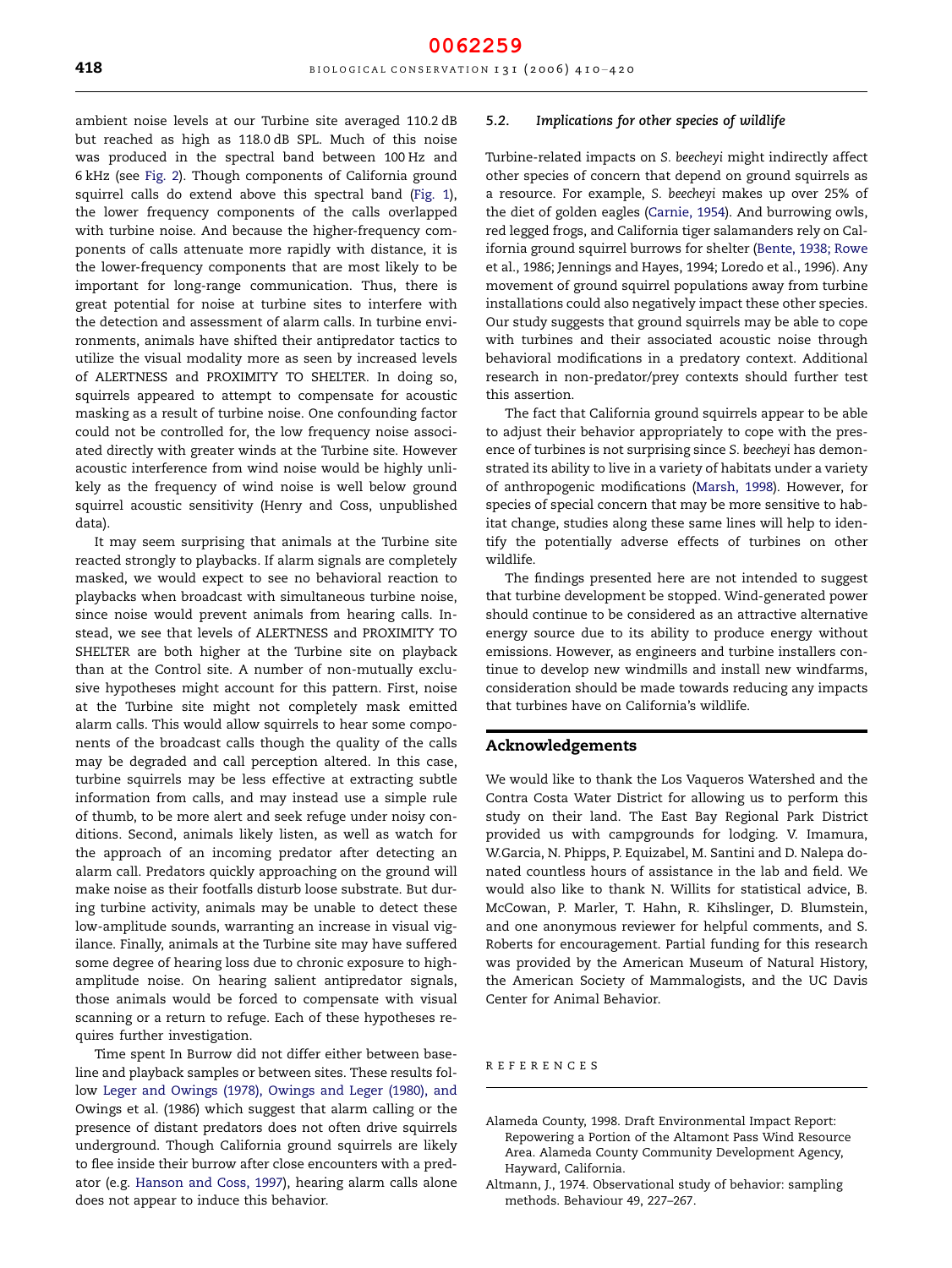- <span id="page-9-0"></span>Beebee, T.J.C., 2002. Amphibian phenology and climate change. Conservation Biology 16, 1454.
- Bente, A.C., 1938. Life histories of North American birds of prey. Part 2. U.S. National Museum Bulletin, 170.
- Blaustein, A.R., Belden, L.K., Olson, D.H., Green, D.M., Root, T.L., Kiesecker, J.M., 2001. Amphibian breeding and climate change. Conservation Biology 15, 1804–1809.
- Blumstein, D.T., Daniel, J.C., Evans, C.S., 2001. Yellow-footed rock-wallaby group size effects reflect a trade-off. Ethology 107, 655–664.
- Brumm, H., 2004. The impact of environmental noise on song amplitude in a territorial bird. Journal of Animal Ecology 73, 434–440.
- Carey, A.B., Johnson, M.L., 1995. Small mammals in managed, naturally young, and old-growth forests. Ecological Applications 5, 336–352.
- Carnie, S.K., 1954. Food habits of nesting golden eagles in the coast ranges of California. Condor 56, 3–12.
- Davidson, R., 1998. Major repowering of Altamont pass: Bankruptcy court approves sale of Kenetech wind plant. Windpower Monthly 14, 18.
- Eadie, J., Sherman, P., Semel, B., 1998. Conspecific brood parasitism, population dynamics and the conservation of cavity-nesting birds. In: Caro, T.M. (Ed.), Behavioral Ecology and Conservation Biology. Oxford University Press, New York, pp. 306–340.
- Fitch, H.S., 1948. Ecology of the California ground squirrel on grazing lands. American Midland Naturalist 39, 513– 596.
- Foote, A.D., Osborne, R.W., Hoelzel, A.R., 2004. Whale-call response to masking boat noise. Nature 428, 910.
- Hanson, M.T., Coss, R.G., 1997. Age differences in the response of California ground squirrels (Spermophilus beecheyi) to avian and mammalian predators. Journal of Comparative Psychology 111, 174–184.
- Hanson, M.T., Coss, R.G., 2001. Age differences in the response of California ground squirrels (Spermophilus beecheyi) to conspecific alarm calls. Ethology 107, 259–275.
- Jennings, M.R., Hayes, M.P., 1994. California red-legged frog Rana aurora draytonii, Amphibian and Reptile Species of Special Concern in California. California Department of Fish and Game, Inland Fisheries Division, Rancho Cordova, CA. pp. 62–66.
- Leger, D.W., Owings, D.H., 1978. Responses to alarm calls by California ground squirrels: Effects of call structure and maternal status. Behavioral Ecology and Sociobiology 3, 177–186.
- Leger, D.W., Owings, D.H., Boal, L.M., 1979. Contextual information and differential responses to alarm whistles in California ground squirrels. Zeitschrift fur Tierpsychologie 49, 142–155.
- Lima, S.L., Dill, L.M., 1990. Behavioral decisions made under the risk of predation: A review and prospectus. Canadian Journal of Zoology 68, 619–640.
- Loredo, I., VanVuren, D., Morrison, M.L., 1996. Habitat use and migration behavior of the California tiger salamander. Journal of Herpetology 30, 282–285.
- Loughry, W.J., McDonough, C.M., 1988. Calling and vigilance in California ground squirrels: A test of the tonic communication hypothesis. Animal Behaviour 36, 1533–1540.
- Loughry, W.J., McDonough, C.M., 1989. Calling and vigilance in California ground squirrels: Age sex and seasonal differences in responses to calls. American Midland Naturalist 121, 312–321.
- Marsh, R.E., 1998. Historical review of ground squirrel crop damage in California. International Biodeterioration & Biodegradation 42, 93–99.
- McDonald, W., St Clair, C.C., 2004. Elements that promote highway crossing structure use by small mammals in Banff National Park. Journal of Applied Ecology 41, 82–93.
- Metcalfe, N.B., 1984a. The effects of habitat on the vigilance of shorebirds: Is visibility important? Animal Behaviour 32, 981–985.
- Metcalfe, N.B., 1984b. The effects of mixed-species flocking on the vigilance of shorebirds: Who do they trust? Animal Behaviour 32, 986–993.
- Miller, B., Mullette, K.J., 1985. Rehabilitation of an endangered Australian bird the lord-howe island woodhen Tricholimnas sylvestris. Biological Conservation 34, 55–95.
- Nakafuji, D.Y., Guzman, J., Herrejon, G., 2002. Wind Performance Report Summary 2000–2001 (Publication # P500-02-034F). California Energy Commission, Sacramento, CA.
- Neter, J., Wasserman, W., Kutner, M.H., 1985. Applied Linear Statistical Models: Regression, Analysis of Variance, and Experimental Designs. Richard D. Irwin, Inc, Homewood, IL.
- Owings, D.H., Hennessy, D.F., 1984. The importance of variation in Sciurid visual and vocal communication. In: Murie, J.O., Michener, G.R. (Eds.), The Biology of Ground-Dwelling Squirrels. University of Nebraska Press, Lincoln, Nebraska, pp. 169–200.
- Owings, D.H., Hennessy, D.F., Leger, D.W., Gladney, A.B., 1986. Different functions of ''alarm'' calling for different time scales: A preliminary report. Behaviour 99, 101–116.
- Owings, D.H., Leger, D.W., 1980. Chatter vocalizations of California ground squirrels: Predator-and social-role specificity. Zeitschrift fur Tierpsychologie 54, 163–184.
- Owings, D.H., Virginia, R.A., 1978. Alarm calls of California ground squirrels (Spermophilus beecheyi). Zeitschrift fur Tierpsychologie 46, 58–70.
- Patterson, R.D., Green, D.M., 1978. Auditory masking. In: Carterette, E.C., Friedman, M.P. (Eds.), Handbook of Perception IV: Hearing. Academic Press, New York, pp. 337–361.
- Peach, W.J., Siriwardena, G.M., Gregory, R.D., 1999. Long-term changes in over-winter survival rates explain the decline of reed buntings Emberiza schoeniclus in Britain. Journal of Applied Ecology 36, 798–811.
- Pettifor, R.A., Norris, K.J., Rowcliffe, M., 2000. Incorporating behaviour in predictive models for conservation. In: Gosling, L.M., Sutherland, W.J. (Eds.), Behaviour and Conservation. Cambridge University Press, Cambridge, UK, pp. 198–220.
- Price, M.V., Goldingay, R.L., Szychowski, L.S., Waser, N.M., 1994. Managing habitat for the endangered stephens' kangaroo rat (Dipodomys stephensi): Effects of shrub removal. American Midland Naturalist 131, 9–16.
- Rabin, L.A., 2005. The Effects of Wind Turbines on California Ground Squirrel (Spermophilus beecheyi) Behavior: Successfully Integrating Conservation and Animal Behavior Research. Ph.D. Dissertation. University of California, Davis, Chapter 1.
- Rabin, L.A., McCowan, B., Hooper, S.L., Owings, D.H., 2003. Anthropogenic noise and its effect on animal communication: An interface between comparative psychology and conservation biology. International Journal of Comparative Psychology 16, 172–192.
- Rowe, M.P., Coss, R.G., Owings, D.H., 1986. Rattlesnake rattles and burrowing owl hisses: A case of acoustic Batesian mimicry. Ethology 72, 53–71.
- Slabbekoorn, H., Peet, M., 2003. Birds sing at a higher pitch in urban noise – Great tits hit the high notes to ensure that their mating calls are heard above the city's din. Nature 424, 267.
- Sullivan, T.P., Sullivan, D.S., 2001. Influence of variable retention harvests on forest ecosystems. II. Diversity and population dynamics of small mammals. Journal of Applied Ecology 38, 1234–1252.